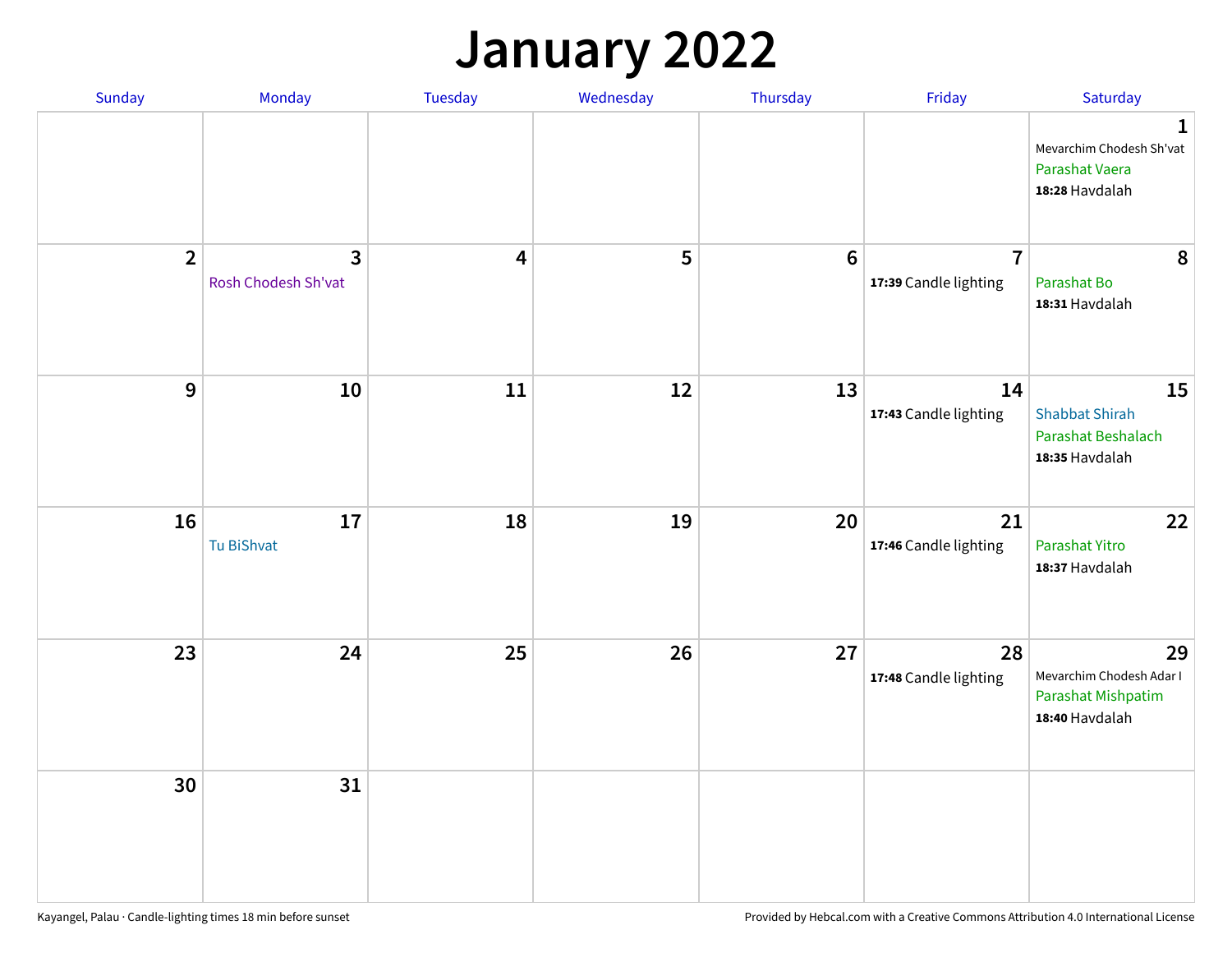# **February 2022**

| Sunday | Monday                  | <b>Tuesday</b>                      | Wednesday                                      | Thursday | Friday                                           | Saturday                                                                                          |
|--------|-------------------------|-------------------------------------|------------------------------------------------|----------|--------------------------------------------------|---------------------------------------------------------------------------------------------------|
|        |                         | $\mathbf{1}$<br>Rosh Chodesh Adar I | $\overline{\mathbf{2}}$<br>Rosh Chodesh Adar I | 3        | $\overline{\mathbf{4}}$<br>17:51 Candle lighting | 5<br>Parashat Terumah<br>18:42 Havdalah                                                           |
| $6\,$  | $\overline{\mathbf{7}}$ | 8                                   | $\boldsymbol{9}$                               | 10       | 11<br>17:52 Candle lighting                      | 12<br>Parashat Tetzaveh<br>18:43 Havdalah                                                         |
| 13     | 14                      | 15<br><b>Purim Katan</b>            | 16                                             | 17       | 18<br>17:53 Candle lighting                      | 19<br>Parashat Ki Tisa<br>18:43 Havdalah                                                          |
| 20     | 21                      | 22                                  | 23                                             | 24       | 25<br>17:54 Candle lighting                      | 26<br><b>Shabbat Shekalim</b><br>Mevarchim Chodesh Adar II<br>Parashat Vayakhel<br>18:44 Havdalah |
| 27     | 28                      |                                     |                                                |          |                                                  |                                                                                                   |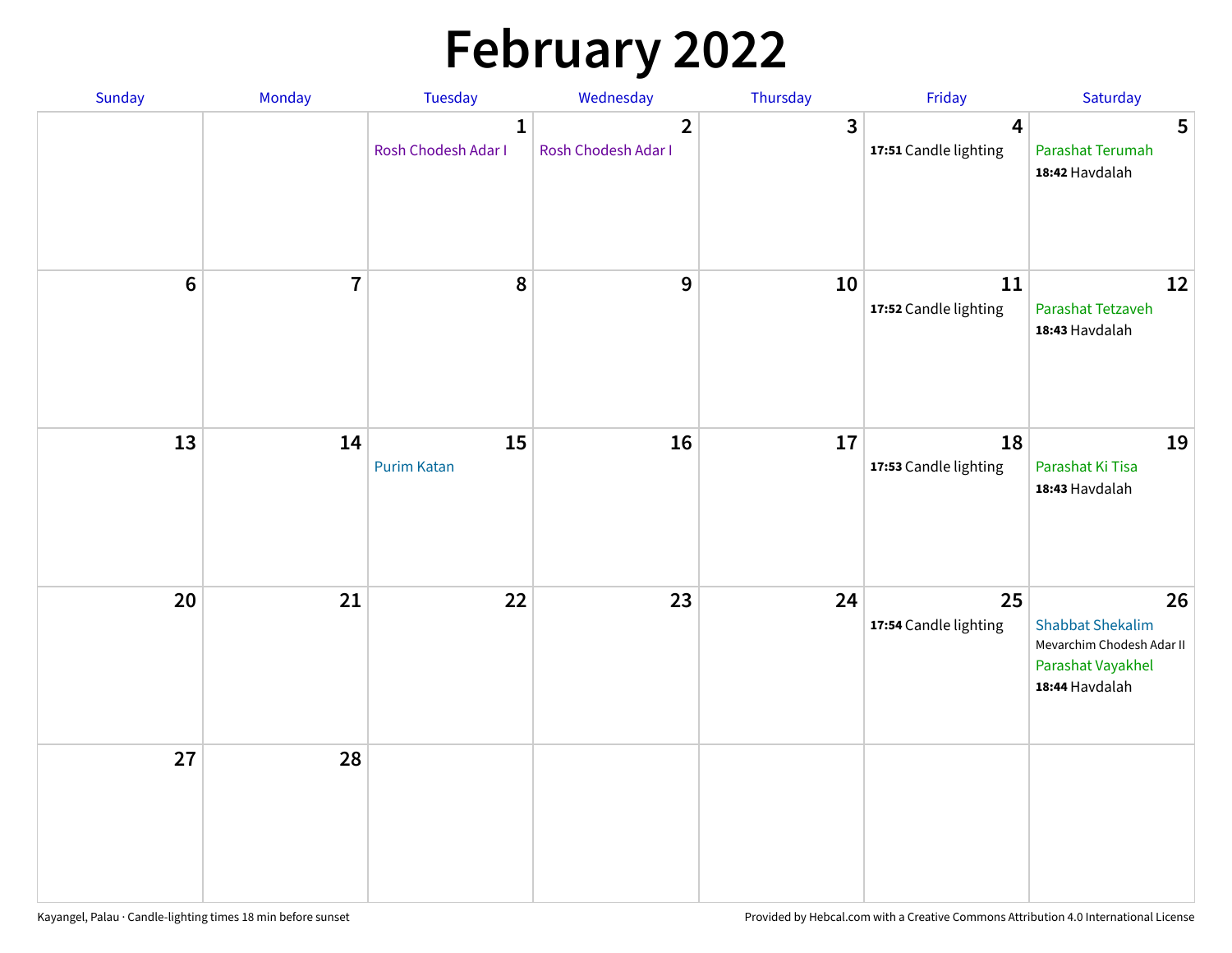## **March 2022**

| Sunday  | <b>Monday</b>           | Tuesday      | Wednesday                                                                                | Thursday                                        | Friday                                              | Saturday                                                                                   |
|---------|-------------------------|--------------|------------------------------------------------------------------------------------------|-------------------------------------------------|-----------------------------------------------------|--------------------------------------------------------------------------------------------|
|         |                         | $\mathbf{1}$ | $\overline{\mathbf{2}}$                                                                  | $\overline{\mathbf{3}}$<br>Rosh Chodesh Adar II | 4<br>Rosh Chodesh Adar II<br>17:54 Candle lighting  | 5<br>Parashat Pekudei<br>18:44 Havdalah                                                    |
| $\bf 6$ | $\overline{\mathbf{7}}$ | 8            | 9                                                                                        | 10                                              | 11<br>17:54 Candle lighting                         | 12<br><b>Shabbat Zachor</b><br>Parashat Vayikra<br>18:43 Havdalah                          |
| 13      | 14                      | 15           | 16<br>05:07 Fast begins<br><b>Ta'anit Esther</b><br>18:37 Fast ends<br><b>Erev Purim</b> | 17<br>Purim                                     | 18<br><b>Shushan Purim</b><br>17:54 Candle lighting | 19<br>Parashat Tzav<br>18:43 Havdalah                                                      |
| 20      | 21                      | 22           | 23                                                                                       | 24                                              | 25<br>17:53 Candle lighting                         | 26<br><b>Shabbat Parah</b><br>Mevarchim Chodesh Nisan<br>Parashat Shmini<br>18:42 Havdalah |
| 27      | 28                      | 29           | 30                                                                                       | 31                                              |                                                     |                                                                                            |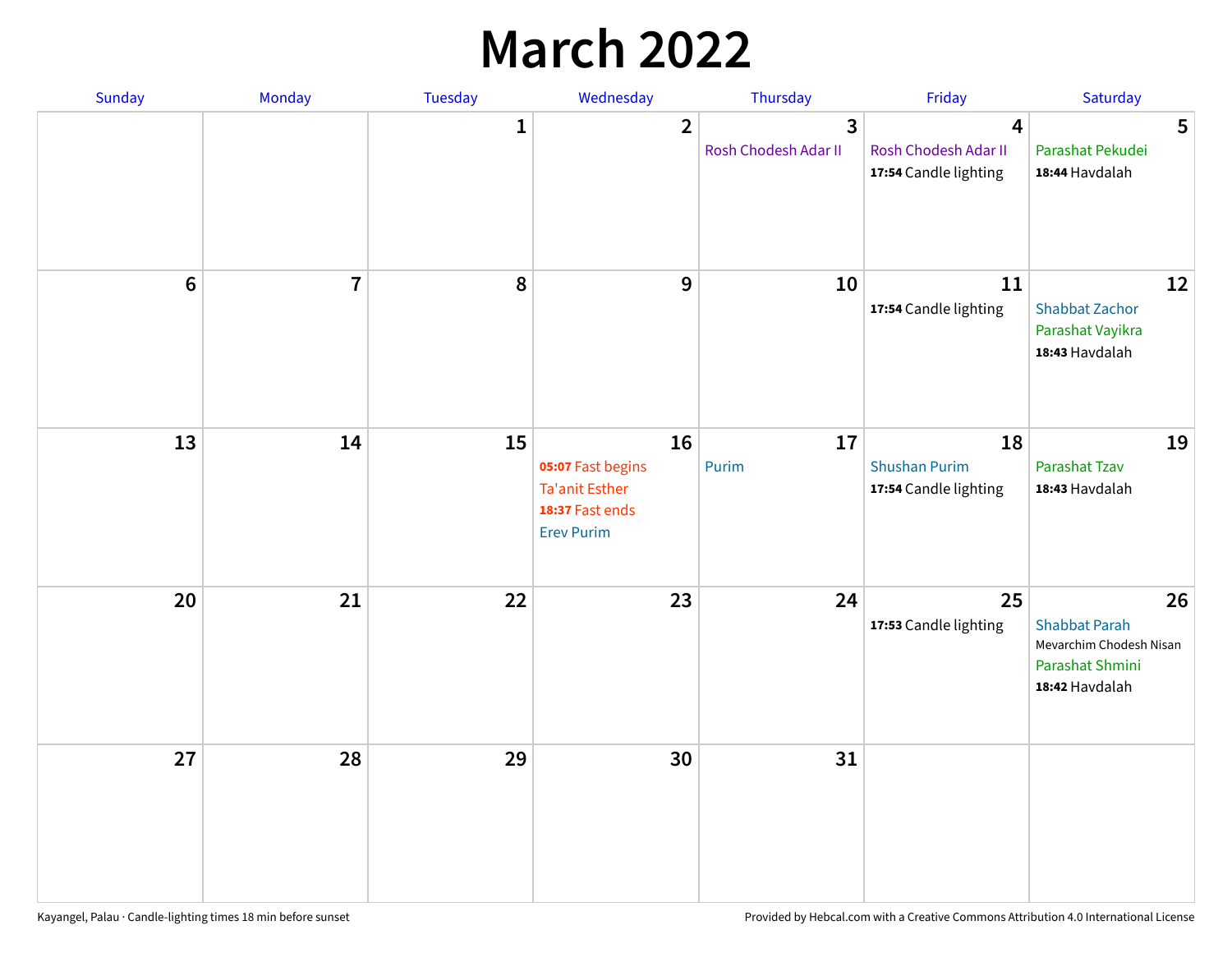## **April 2022**

| Sunday                                   | Monday                  | Tuesday                | Wednesday             | Thursday                                        | Friday                                                                                            | Saturday                                                                                                     |
|------------------------------------------|-------------------------|------------------------|-----------------------|-------------------------------------------------|---------------------------------------------------------------------------------------------------|--------------------------------------------------------------------------------------------------------------|
|                                          |                         |                        |                       |                                                 | 1<br>17:53 Candle lighting                                                                        | $\overline{2}$<br><b>Shabbat HaChodesh</b><br><b>Rosh Chodesh Nisan</b><br>Parashat Tazria<br>18:42 Havdalah |
| 3                                        | 4                       | 5                      | $6\phantom{1}6$       | $\overline{7}$                                  | 8<br>17:52 Candle lighting                                                                        | 9<br><b>Shabbat HaGadol</b><br>Parashat Metzora<br>18:42 Havdalah                                            |
| 10                                       | 11<br>Yom HaAliyah      | 12                     | 13                    | 14                                              | 15<br>04:51 Fast begins<br><b>Ta'anit Bechorot</b><br><b>Erev Pesach</b><br>17:52 Candle lighting | 16<br>Pesach I<br>18:42 Candle lighting                                                                      |
| 17<br><b>Pesach II</b><br>18:42 Havdalah | 18<br>Pesach III (CH"M) | 19<br>Pesach IV (CH"M) | 20<br>Pesach V (CH"M) | 21<br>Pesach VI (CH"M)<br>17:52 Candle lighting | 22<br><b>Pesach VII</b><br>17:52 Candle lighting                                                  | 23<br><b>Pesach VIII</b><br>18:42 Havdalah                                                                   |
| 24                                       | 25                      | 26                     | 27                    | 28<br>Yom HaShoah                               | 29<br>17:52 Candle lighting                                                                       | 30<br>Mevarchim Chodesh Iyyar<br>Parashat Achrei Mot<br>18:43 Havdalah                                       |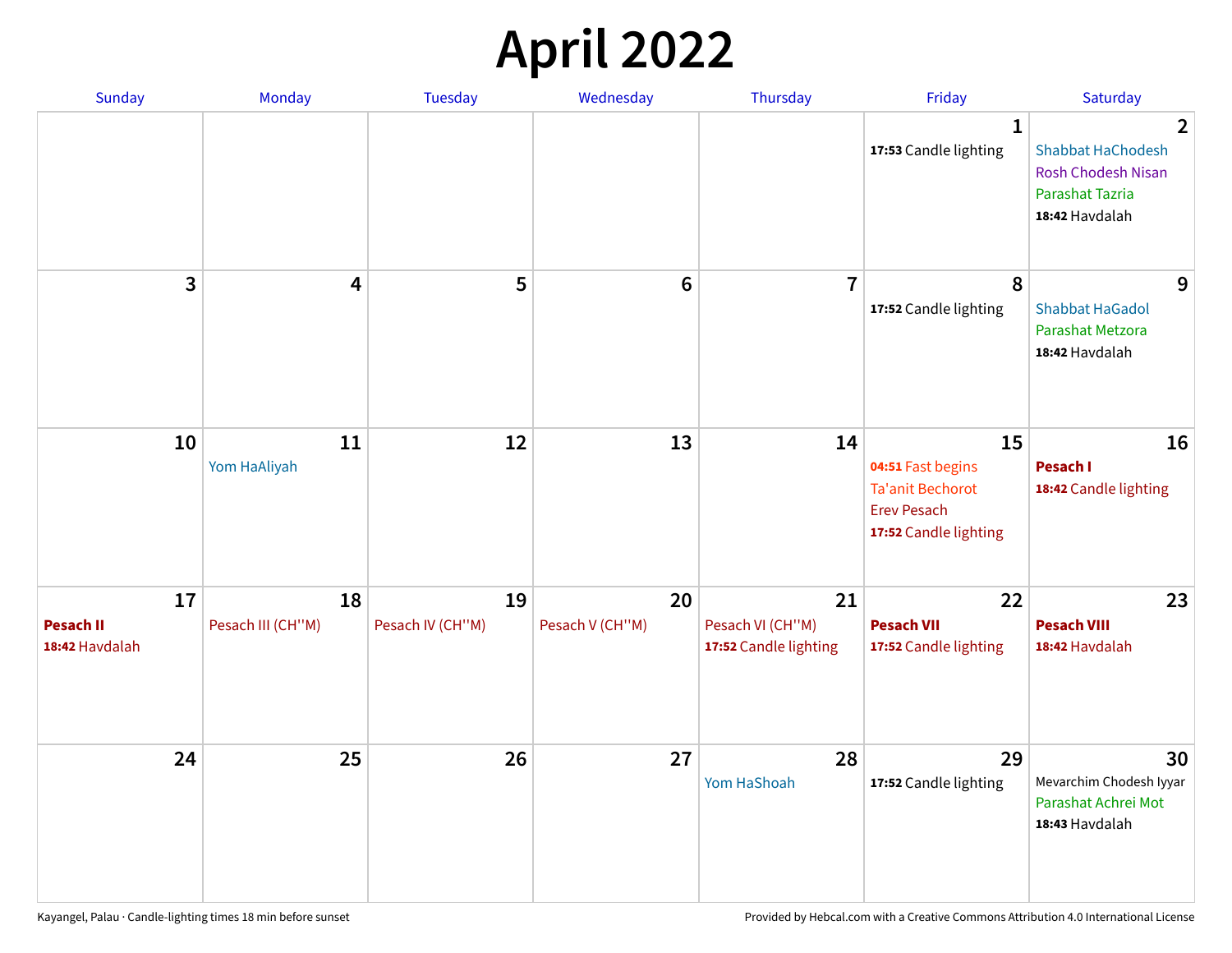## **May 2022**

| Sunday                  | Monday                               | Tuesday                         | Wednesday          | Thursday            | Friday                           | Saturday                                                               |
|-------------------------|--------------------------------------|---------------------------------|--------------------|---------------------|----------------------------------|------------------------------------------------------------------------|
| 1<br>Rosh Chodesh Iyyar | $\overline{2}$<br>Rosh Chodesh Iyyar | 3                               | 4<br>Yom HaZikaron | 5<br>Yom HaAtzma'ut | $\bf 6$<br>17:52 Candle lighting | $\overline{7}$<br>Parashat Kedoshim<br>18:44 Havdalah                  |
| $\pmb{8}$               | $9$                                  | $10\,$                          | 11                 | 12                  | 13<br>17:53 Candle lighting      | 14<br><b>Parashat Emor</b><br>18:45 Havdalah                           |
| 15<br>Pesach Sheni      | 16                                   | 17                              | 18                 | 19<br>Lag BaOmer    | 20<br>17:55 Candle lighting      | 21<br>Parashat Behar<br>18:47 Havdalah                                 |
| 22                      | 23                                   | 24                              | 25                 | 26                  | 27<br>17:56 Candle lighting      | 28<br>Mevarchim Chodesh Sivan<br>Parashat Bechukotai<br>18:48 Havdalah |
| 29<br>Yom Yerushalayim  | 30                                   | 31<br><b>Rosh Chodesh Sivan</b> |                    |                     |                                  |                                                                        |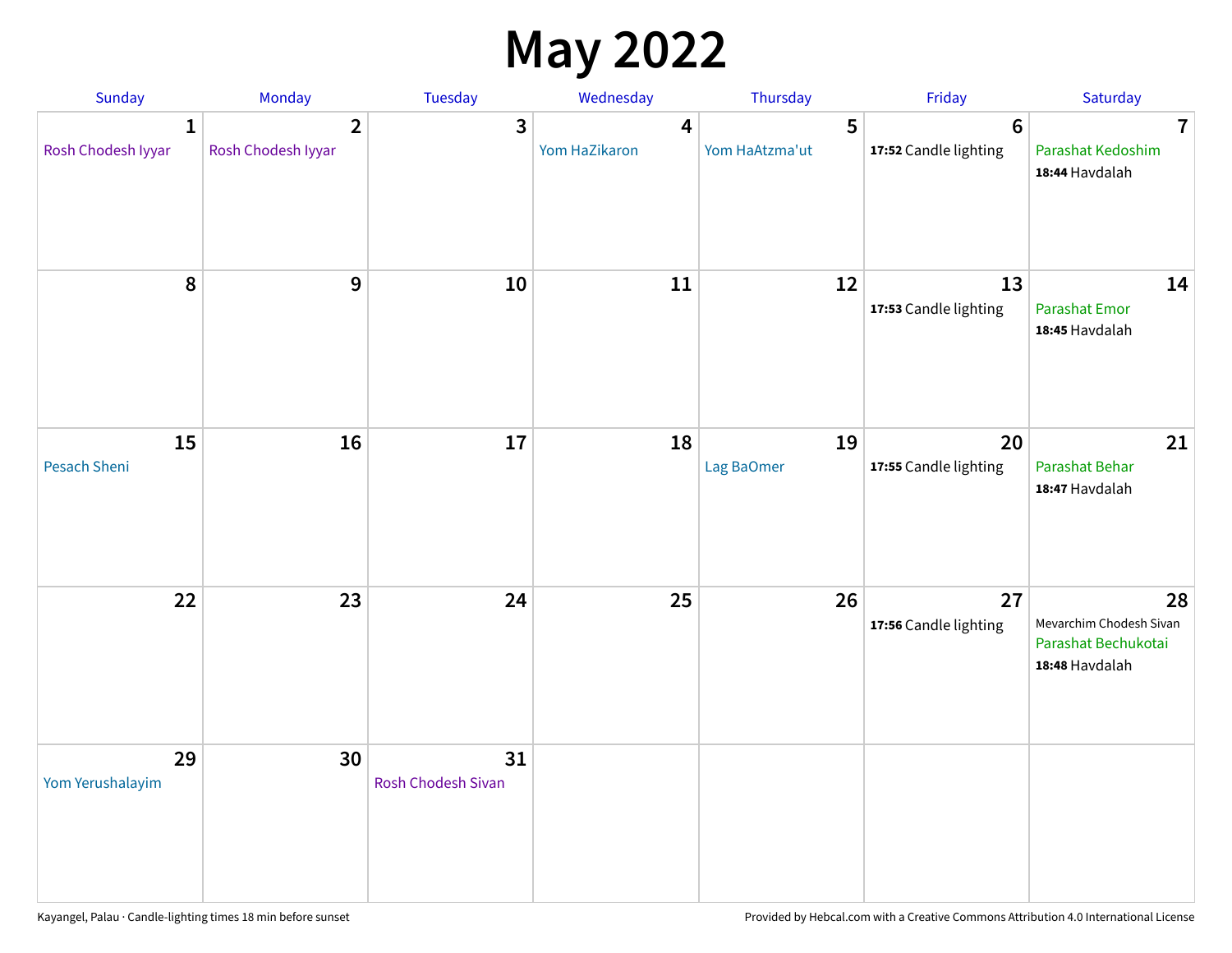#### **June 2022**

| Sunday                                         | Monday                                                 | Tuesday        | Wednesday                       | Thursday                        | Friday                      | Saturday                                                                                     |
|------------------------------------------------|--------------------------------------------------------|----------------|---------------------------------|---------------------------------|-----------------------------|----------------------------------------------------------------------------------------------|
|                                                |                                                        |                | 1                               | $\overline{2}$                  | 3<br>17:58 Candle lighting  | $\overline{\mathbf{4}}$<br><b>Erev Shavuot</b><br>Parashat Bamidbar<br>18:50 Candle lighting |
| 5<br><b>Shavuot I</b><br>18:51 Candle lighting | $6\phantom{1}6$<br><b>Shavuot II</b><br>18:51 Havdalah | $\overline{7}$ | 8                               | 9                               | 10<br>18:00 Candle lighting | 11<br>Parashat Nasso<br>18:52 Havdalah                                                       |
| 12                                             | 13                                                     | 14             | 15                              | 16                              | 17<br>18:01 Candle lighting | 18<br>Parashat Beha'alotcha<br>18:54 Havdalah                                                |
| 19                                             | 20                                                     | 21             | 22                              | 23                              | 24<br>18:03 Candle lighting | 25<br>Mevarchim Chodesh Tamuz<br>Parashat Sh'lach<br>18:56 Havdalah                          |
| 26                                             | 27                                                     | 28             | 29<br><b>Rosh Chodesh Tamuz</b> | 30<br><b>Rosh Chodesh Tamuz</b> |                             |                                                                                              |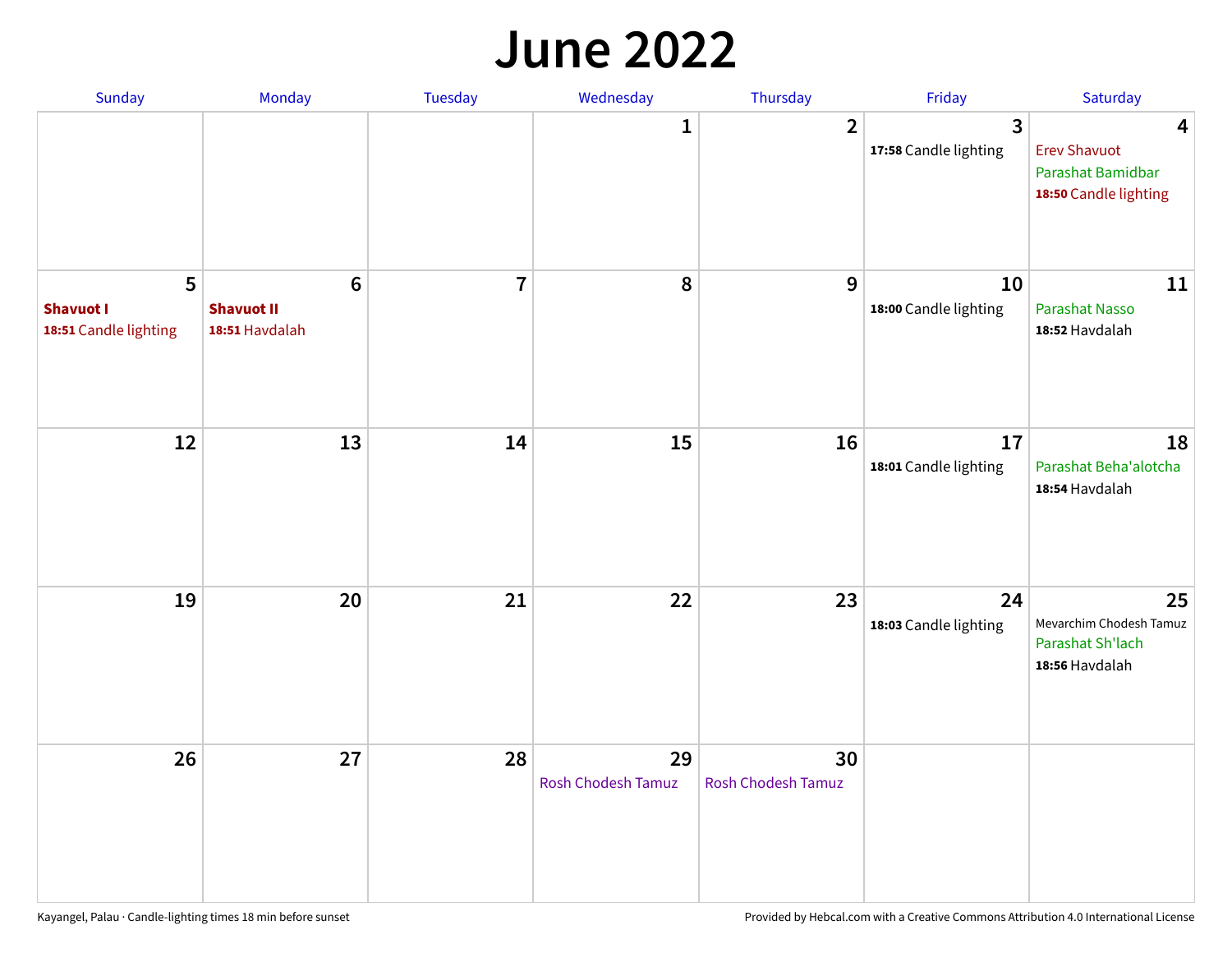## **July 2022**

| Sunday                                                           | Monday     | Tuesday | Wednesday | Thursday       | Friday                                                | Saturday                                                                |
|------------------------------------------------------------------|------------|---------|-----------|----------------|-------------------------------------------------------|-------------------------------------------------------------------------|
|                                                                  |            |         |           |                | $\mathbf{1}$<br>18:04 Candle lighting                 | $\overline{2}$<br>Parashat Korach<br>18:57 Havdalah                     |
| $\overline{\mathbf{3}}$                                          | 4          | 5       | $\bf 6$   | $\overline{7}$ | 8<br>18:05 Candle lighting                            | 9<br><b>Parashat Chukat</b><br>18:57 Havdalah                           |
| 10                                                               | ${\bf 11}$ | 12      | 13        | 14             | 15<br>18:05 Candle lighting                           | 16<br><b>Parashat Balak</b><br>18:57 Havdalah                           |
| 17<br>04:45 Fast begins<br><b>Tzom Tammuz</b><br>18:51 Fast ends | 18         | 19      | 20        | 21             | 22<br>18:05 Candle lighting                           | 23<br>Mevarchim Chodesh Av<br><b>Parashat Pinchas</b><br>18:56 Havdalah |
| 24                                                               | 25         | 26      | 27        | 28             | 29<br><b>Rosh Chodesh Av</b><br>18:04 Candle lighting | 30<br>Parashat Matot-Masei<br>18:55 Havdalah                            |
| 31                                                               |            |         |           |                |                                                       |                                                                         |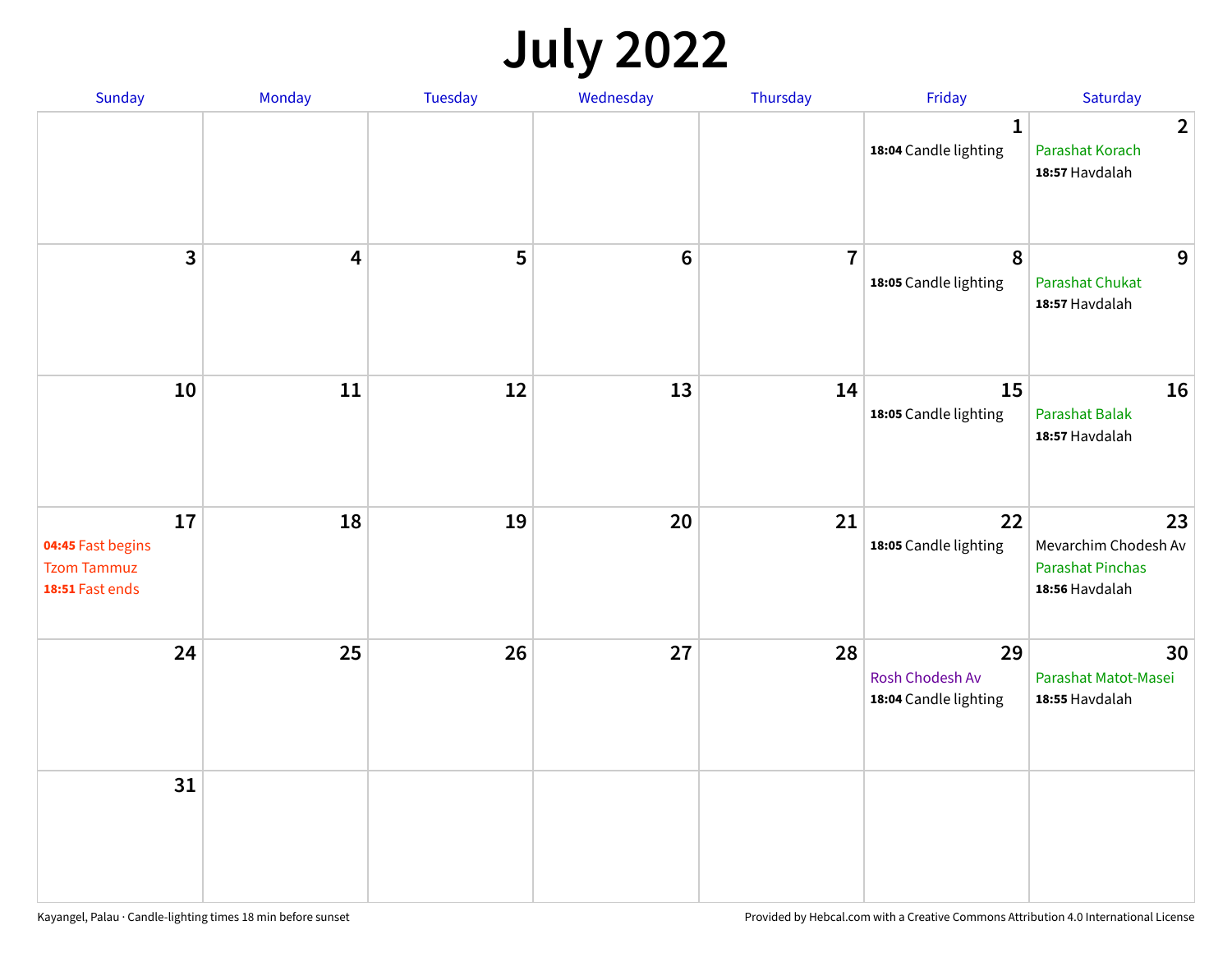## **August 2022**

| Sunday                                                      | Monday       | <b>Tuesday</b> | Wednesday | Thursday | Friday                                 | Saturday                                                                                                                       |
|-------------------------------------------------------------|--------------|----------------|-----------|----------|----------------------------------------|--------------------------------------------------------------------------------------------------------------------------------|
|                                                             | $\mathbf{1}$ | $\overline{2}$ | 3         | 4        | 5<br>18:02 Candle lighting             | $6\phantom{1}6$<br><b>Shabbat Chazon</b><br>18:20 Fast begins<br>Erev Tish'a B'Av<br><b>Parashat Devarim</b><br>18:53 Havdalah |
| $\overline{7}$<br>Tish'a B'Av (observed)<br>18:46 Fast ends | ${\bf 8}$    | 9              | 10        | 11       | 12<br>Tu B'Av<br>18:00 Candle lighting | 13<br><b>Shabbat Nachamu</b><br>Parashat Vaetchanan<br>18:50 Havdalah                                                          |
| 14                                                          | 15           | 16             | 17        | 18       | 19<br>17:57 Candle lighting            | 20<br>Mevarchim Chodesh Elul<br>Parashat Eikev<br>18:47 Havdalah                                                               |
| 21                                                          | 22           | 23             | 24        | 25       | 26<br>17:54 Candle lighting            | 27<br>Rosh Chodesh Elul<br>Parashat Re'eh<br>18:43 Havdalah                                                                    |
| 28<br>Rosh Hashana LaBehemot<br><b>Rosh Chodesh Elul</b>    | 29           | 30             | 31        |          |                                        |                                                                                                                                |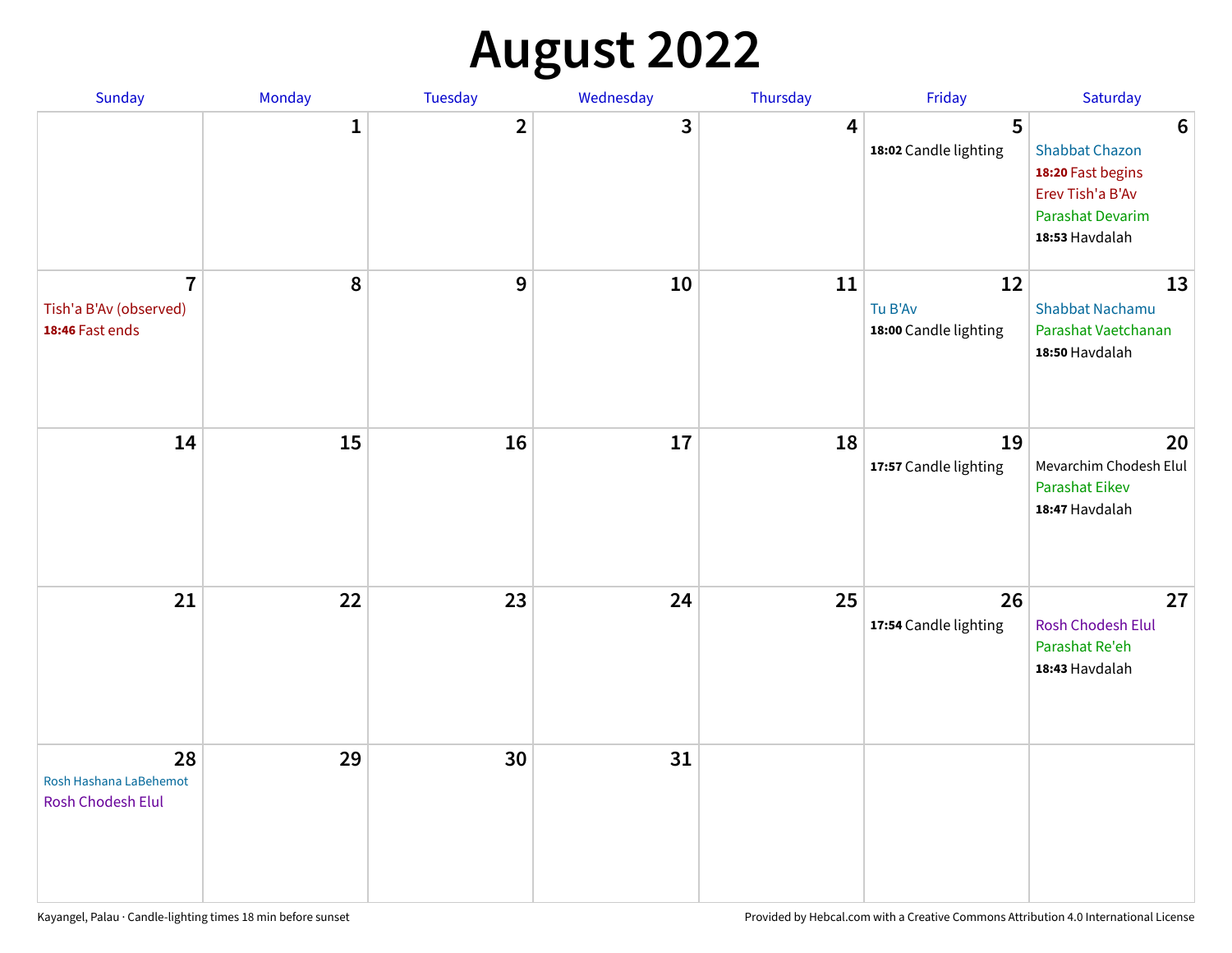## **September 2022**

| Sunday                                           | Monday                                           | Tuesday                                        | Wednesday                                                          | Thursday     | Friday                                  | Saturday                                                  |
|--------------------------------------------------|--------------------------------------------------|------------------------------------------------|--------------------------------------------------------------------|--------------|-----------------------------------------|-----------------------------------------------------------|
|                                                  |                                                  |                                                |                                                                    | $\mathbf{1}$ | $\overline{2}$<br>17:50 Candle lighting | 3<br><b>Parashat Shoftim</b><br>18:40 Havdalah            |
| $\overline{\mathbf{4}}$                          | 5                                                | $6\phantom{1}6$                                | $\overline{7}$                                                     | 8            | 9<br>17:46 Candle lighting              | 10<br>Parashat Ki Teitzei<br>18:35 Havdalah               |
| 11                                               | 12                                               | 13                                             | 14                                                                 | 15           | 16<br>17:42 Candle lighting             | 17<br>Leil Selichot<br>Parashat Ki Tavo<br>18:31 Havdalah |
| 18                                               | 19                                               | 20                                             | 21                                                                 | 22           | 23<br>17:38 Candle lighting             | 24<br>Parashat Nitzavim<br>18:27 Havdalah                 |
| 25<br>Erev Rosh Hashana<br>17:37 Candle lighting | 26<br>Rosh Hashana 5783<br>18:26 Candle lighting | 27<br><b>Rosh Hashana II</b><br>18:26 Havdalah | 28<br>04:49 Fast begins<br><b>Tzom Gedaliah</b><br>18:19 Fast ends | 29           | 30<br>17:34 Candle lighting             |                                                           |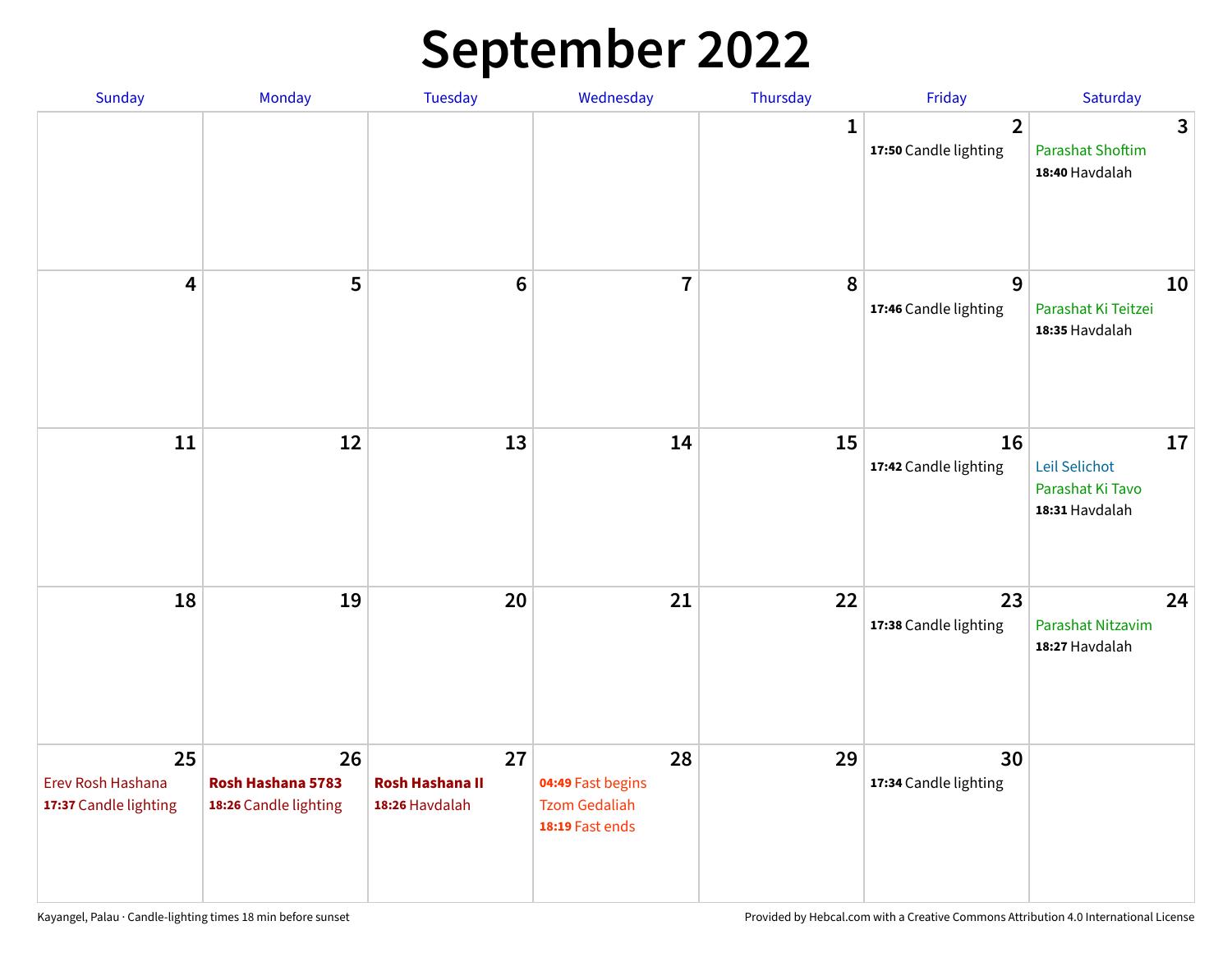## **October 2022**

| Sunday                                                   | Monday                                               | <b>Tuesday</b>                                                    | Wednesday                                | Thursday               | Friday                                         | Saturday                                                                |
|----------------------------------------------------------|------------------------------------------------------|-------------------------------------------------------------------|------------------------------------------|------------------------|------------------------------------------------|-------------------------------------------------------------------------|
|                                                          |                                                      |                                                                   |                                          |                        |                                                | 1<br><b>Shabbat Shuva</b><br>Parashat Vayeilech<br>18:23 Havdalah       |
| $\overline{2}$                                           | $\overline{\mathbf{3}}$                              | $\overline{4}$<br><b>Erev Yom Kippur</b><br>17:32 Candle lighting | 5<br><b>Yom Kippur</b><br>18:21 Havdalah | 6                      | $\overline{7}$<br>17:31 Candle lighting        | 8<br>Parashat Ha'Azinu<br>18:20 Havdalah                                |
| 9<br><b>Erev Sukkot</b><br>17:30 Candle lighting         | 10<br><b>Sukkot I</b><br>18:19 Candle lighting       | 11<br><b>Sukkot II</b><br>18:18 Havdalah                          | 12<br>Sukkot III (CH"M)                  | 13<br>Sukkot IV (CH"M) | 14<br>Sukkot V (CH"M)<br>17:27 Candle lighting | 15<br>Sukkot VI (CH"M)<br>18:17 Havdalah                                |
| 16<br>Sukkot VII (Hoshana Raba)<br>17:26 Candle lighting | 17<br><b>Shmini Atzeret</b><br>18:16 Candle lighting | 18<br><b>Simchat Torah</b><br>18:16 Havdalah                      | 19                                       | 20                     | 21<br>17:25 Candle lighting                    | 22<br>Mevarchim Chodesh Cheshvan<br>Parashat Bereshit<br>18:14 Havdalah |
| 23                                                       | 24                                                   | 25<br>Rosh Chodesh Cheshvan                                       | 26<br>Rosh Chodesh Cheshvan              | 27                     | 28<br>17:22 Candle lighting                    | 29<br><b>Parashat Noach</b><br>18:12 Havdalah                           |
| 30                                                       | 31                                                   |                                                                   |                                          |                        |                                                |                                                                         |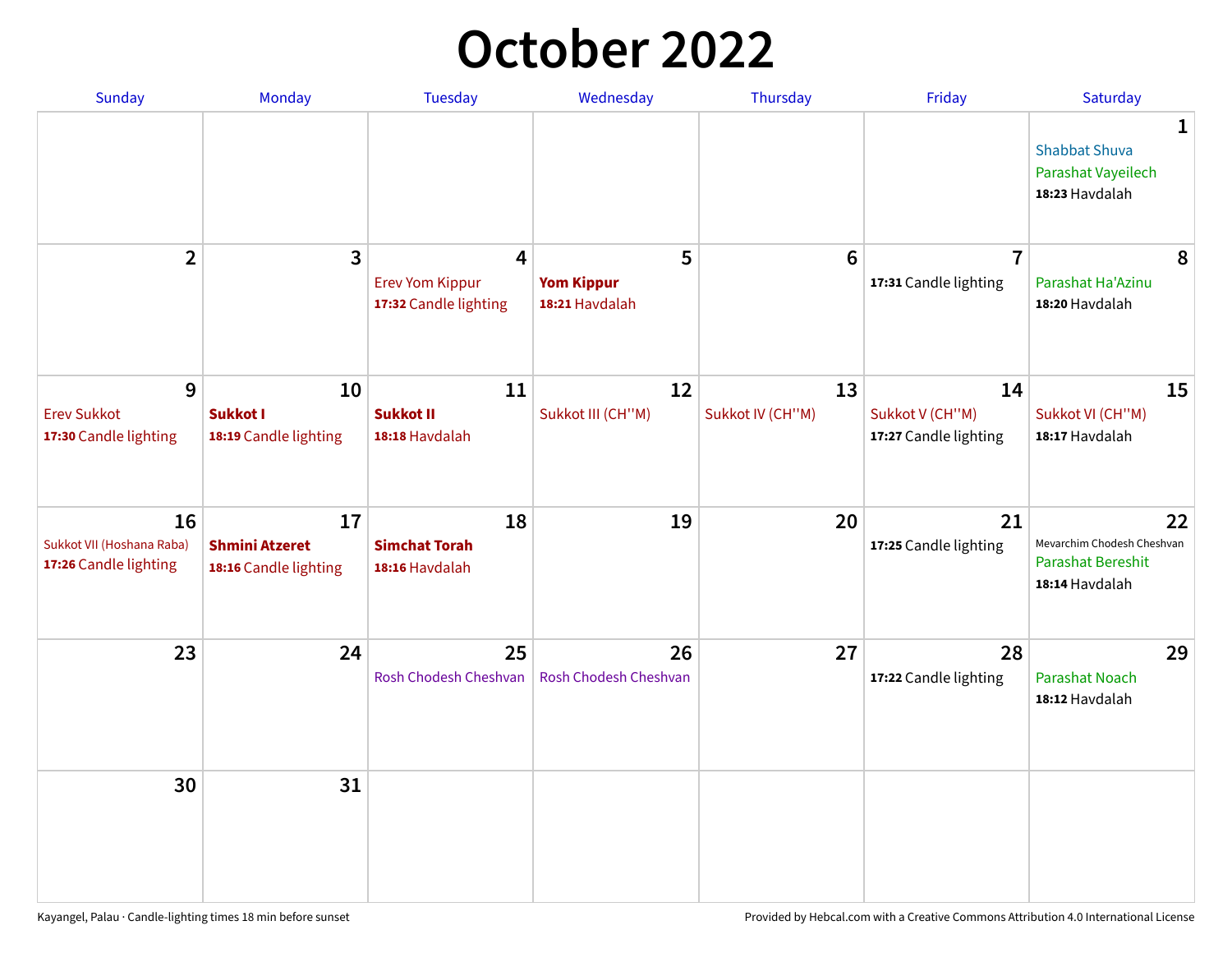#### **November 2022**

| Sunday  | Monday         | Tuesday                             | Wednesday        | Thursday                  | Friday                                             | Saturday                                                                 |
|---------|----------------|-------------------------------------|------------------|---------------------------|----------------------------------------------------|--------------------------------------------------------------------------|
|         |                | 1<br>Yom HaAliyah School Observance | $\overline{2}$   | $\overline{3}$            | $\overline{\mathbf{4}}$<br>17:21 Candle lighting   | 5<br>Parashat Lech-Lecha<br>18:11 Havdalah                               |
| $\bf 6$ | $\overline{7}$ | 8                                   | $\boldsymbol{9}$ | 10                        | 11<br>17:20 Candle lighting                        | 12<br>Parashat Vayera<br>18:11 Havdalah                                  |
| 13      | 14             | 15                                  | 16               | $17\,$                    | 18<br>17:20 Candle lighting                        | 19<br>Mevarchim Chodesh Kislev<br>Parashat Chayei Sara<br>18:11 Havdalah |
| 20      | 21             | 22                                  | 23<br>Sigd       | 24<br>Rosh Chodesh Kislev | 25<br>Rosh Chodesh Kislev<br>17:21 Candle lighting | 26<br><b>Parashat Toldot</b><br>18:13 Havdalah                           |
| 27      | 28             | 29                                  | 30               |                           |                                                    |                                                                          |